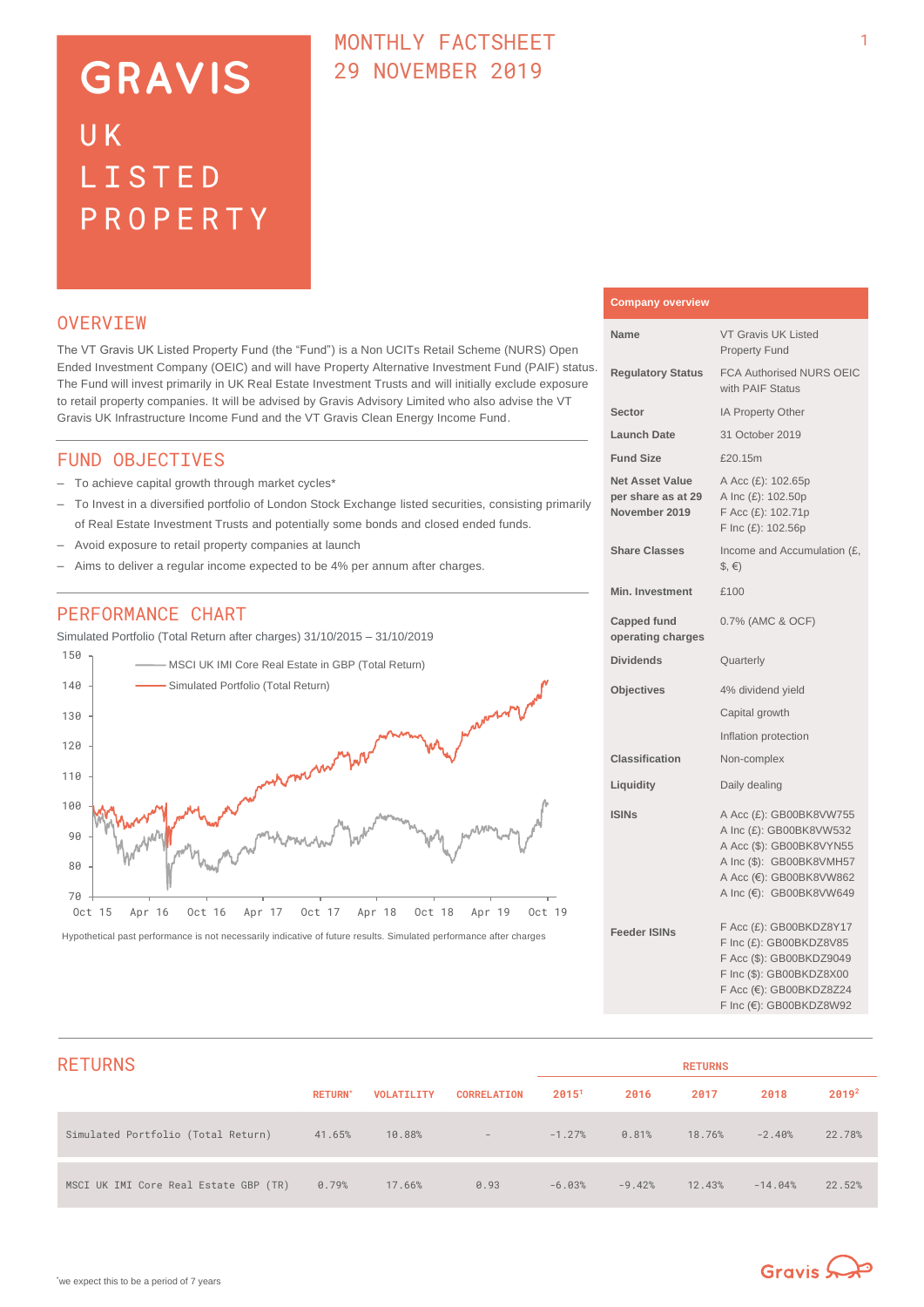# **GRAVIS UK** LISTED PROPERTY

# FUND ADVISER'S REPORT

The Fund got off to an excellent start, raising £20m by month end, with all capital successfully deployed.

#### In the first month of investment, the NAV of the Fund increased to 102.6538p<sup>2</sup>.

The strategy of the Fund is to invest in a diversified collection of real estate companies that are likely to benefit from strong socio-economic trends and that are operated by experts in property management and investment. In executing this strategy, the Fund seeks to maximise its exposure to four powerful mega trends: ageing population, digitisation, generation rent and urbanisation. At the same time, the Fund actively chooses to avoid the rapidly changing consumer behaviours that are creating extremely challenging trading conditions for retailers and their landlords.

Over the course of the first month of investing the Fund successfully invested in 22 real estate investment trusts (REITs) and real estate operating companies (REOCs). These investments include companies owning modern GP surgeries, vast Amazon Distribution centres, contemporary student accommodation blocks and purpose-built private rental apartments. Each investment is dividend paying and most have a history of growing their dividends over time.

During November ten investments reported financial results, with all companies choosing to either maintain or increase their dividend. The boards of five of these ten companies approved an increase in dividend in excess of 5% year-on-year. The largest dividend increase was by Workspace, the owner, operator and developer of inspiring flexible office real estate around central London. Management highlighted that the 10% increase in the interim dividend reflected "strong financial performance and the Board's confidence in the outlook". Similarly, Grainger, the UK's largest listed residential landlord and a market leader in the purpose built private rented sector, proposed a 9.3% increase in its total dividend.

The CEO highlighted that "strong financial performance and the growth in the net rental income underpins the proposed increase. In terms of individual stock performance, the largest position in the fund, Unite Group, was also one of the best performing. Up 11% for the month. Unite is the largest listed owner and operators of purpose-built student accommodation in the UK. The company continues to benefit from strong demand for its rooms from both domestic and international students.

At the opposite end of the performance spectrum was Big Yellow Group. The owner and operator of Big Yellow-branded self-storage facilities drifted lower towards the end of the month after management highlighted that the "economic and political environment is currently less than helpful". Despite this, and as a sign of how resilient modern, well-leased and well-managed property is, management went on to say that the company "continued to deliver growth in revenue, cash flow and profit" and duly increased the dividend by 2.4%.

Looking ahead, the combination of shorter market growth-orientated leases with longer index-linked leases is likely to provide a combination of predictability and growth to future rental income.

#### Matthew Norris

Fund Adviser Gravis Advisory Ltd matthew.norris@graviscapital.com

*<sup>2</sup>with reference to the A Acc share class*

#### **Investment Adviser**

Gravis Advisory Limited is owned and managed by Gravis Capital Management Ltd ("Gravis").

Gravis was established in May 2008 as a specialist investor in property and infrastructure and now manages c.£3bn of assets in these sectors in the UK.

Gravis Advisory Limited is Investment Adviser to the c.£540m VT Gravis UK Infrastructure Income Fund, which is one of the only OEICs focusing on investment in the UK's infrastructure sector.

#### **Fund Advisers**

**Matthew Norris** will act as lead adviser to the VT Gravis UK Listed Property Fund.

Matthew has more than two decades investment management experience and has a specialist focus on real estate securities.

He served as an Executive Director of Grosvenor Europe where he was responsible for global real estate securities strategies. He joined Grosvenor following roles managing equity funds at Fulcrum Asset Management and Buttonwood Capital Partners.

Matthew holds a BA (Hons) degree in Economics & Politics from the University of York, the Investment Management Certificate and is a CFA charterholder.

He also provides expert input to research projects run by EPRA, which focus on the importance of emergent real estate sectors.

**Nick Barker** will act as strategic adviser to the fund. Nick is the lead manager of the c.£700m GCP Student Living REIT.

He is a qualified member of RICS and headed up the Alternative Property division at Schroders.

Nick joined Gravis in 2016 and has accumulated over 16 years of investment experience in the property sector.

#### **Sales Contacts**

Cameron Gardner 07835 142763 cameron.gardner@graviscapital.com

Ollie Matthews 07787 415151 [ollie.matthews@graviscapital.com](mailto:ollie.matthews@graviscapital.com)

Robin Shepherd 07971 836433 [robin.shepherd@graviscapital.com](mailto:robin.shepherd@graviscapital.com)

Nick Winder [07548 614184](tel:07548%20614184) [nick.winder@graviscapital.com](mailto:nick.winder@graviscapital.com)

William MacLeod 07836 695442 [william.macleod@graviscapital.com](mailto:william.macleod@graviscapital.com)

#### **Dealing**

Valu‑Trac 01343 880344 Gulp@valu-trac.com

# REITS BRIEFING<sup>1</sup>

- A UK Real Estate Investment Trust (REIT) is a London Stock Exchange listed closed ended publicly traded company that provides investors with tax efficient exposure to property assets.
- A REIT can invest in commercial and/or residential property but excludes the letting of owneroccupied buildings.
- Shares can be traded daily in a REIT without the liquidity risk often experienced by open ended funds which own direct property.
- In the UK, 'UK REIT' status exempts the company from corporation tax on profits and gains from UK qualifying property rental businesses.
- A UK REIT must distribute at least 90% of its taxable income to investors. Distributions are treated as property rental income rather than dividends. Taxation of income from property is moved from the corporate level to the investor level, benefitting ISA, SIPP and Bond investors. 1www.londonstockexchange.com/specialist-issuers/reits/reits.html

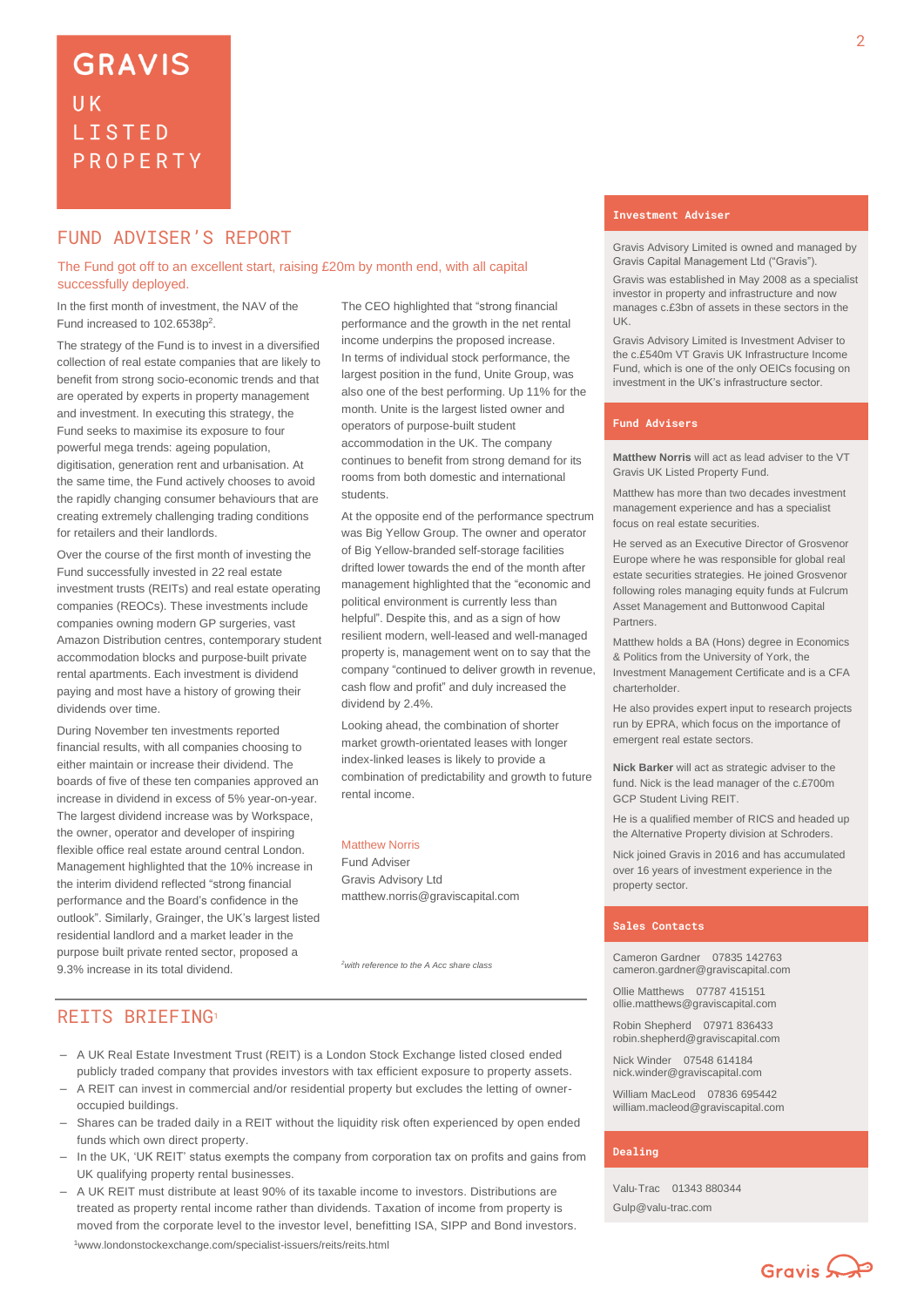# INVESTMENT APPROACH

The Fund will be exposed to a broad range of GBP denominated, LSE listed REITs and potentially bonds and other closed ended funds, with a focus on the stability and security of quarterly distributions. The portfolio will be constructed to target diversified exposure to all UK REIT classifications, with the exception of retail.

Investments will be selected for inclusion in the Fund based upon a number of key factors; the most significant are shown below. The Fund will be actively managed with a view to maximising returns whilst keeping costs to a minimum. There will be daily liquidity.



# RISK & REWARD – 4 YEARS

Returns and volatility – 31/10/2015 – 31/10/2019



Hypothetical past performance is not necessarily indicative of future results. Simulated performance after charges Simulated portfolio vs MSCI UK GBP vs MSCI UK IMI Core Real Estate GBP vs iShares UK Property ETF GBP

|                                  | 4yr Total Return | 4yr Volatility | <b>12 Month Yield</b> |
|----------------------------------|------------------|----------------|-----------------------|
| Simulated Portfolio              | 41.65%           | 10.88%         | 3.73%                 |
| MSCI UK GBP                      | 33.01%           | 13.03%         | 4.43%                 |
| iShares UK Property ETF GBP      | 0.31%            | 16.81%         | 3.02%                 |
| MSCI UK IMI Core Real Estate GBP | 0.79%            | 17.66%         | 3.64%                 |

![](_page_2_Picture_11.jpeg)